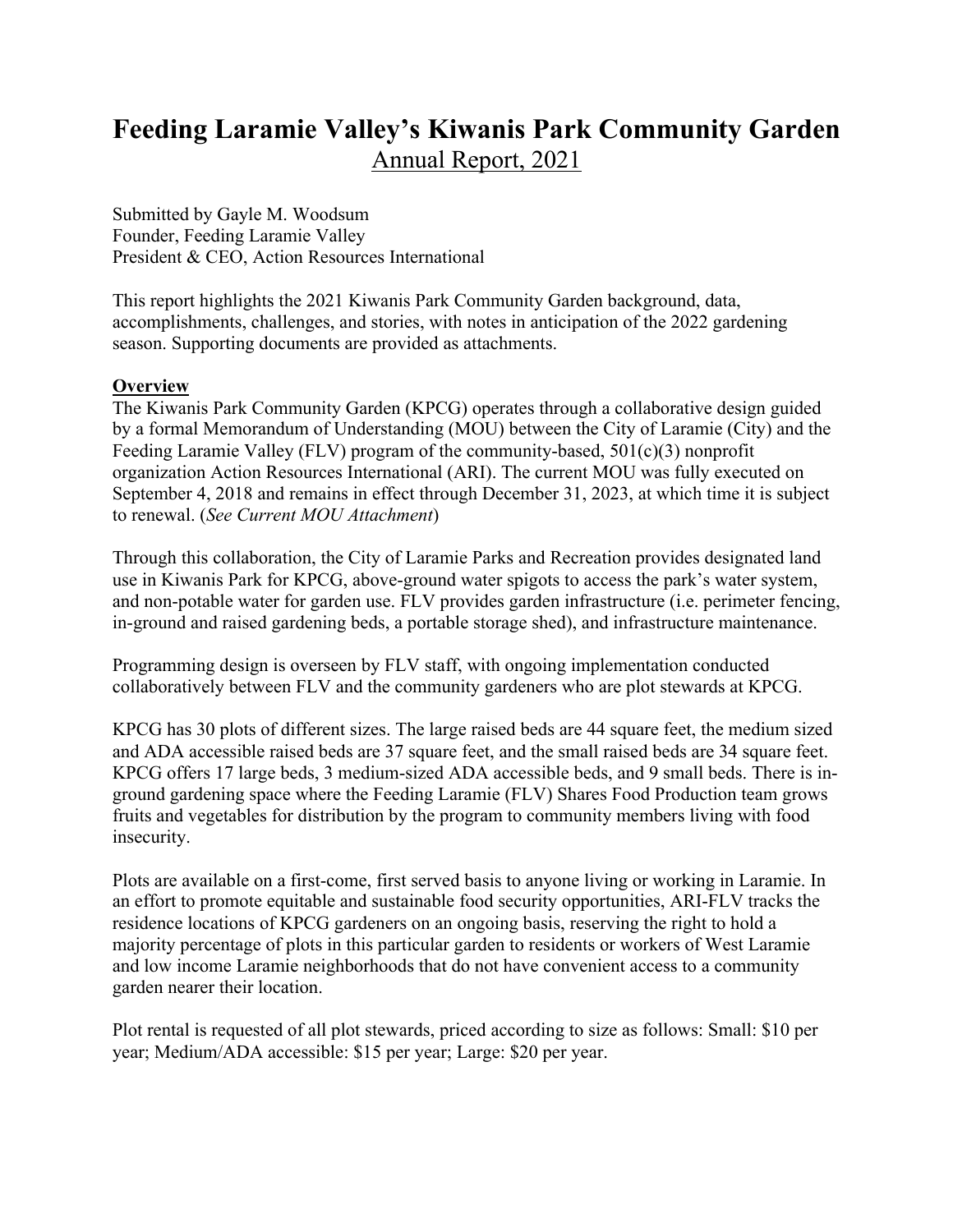Plot stewards in good standing (i.e. have continuously complied with KPCG guidelines and policies) have first right of acceptance or refusal for retaining their original plot(s) to garden in contiguous years.

This payment is an annual contribution used to help maintain the gardens. No one is ever turned away from an inability to pay, with publicized sliding pay scale and fee waiver options available upon request.

(*See 2021 KPCG Outreach Flyer and 2021 Community Garden Guidebook Attachments*)

## **Data**

 $#$  of plots available for community gardening: 30 # of plots reserved: 30 # of total ADA plots available: 3 # of ADA plots reserved: 3 # of plots identified as being stewarded by a family: 7 # of plots identified as being stewarded by a single person: 21  $#$  of plots identified as being stewarded by a group other than family: 2 # of plots identified as being stewarded by a combined group of family and friends: 2 # of plots identified as being stewarded by someone living/working in West Laramie: 11 Volunteers # of Volunteers who assisted with ongoing maintenance: 6 # of Volunteer hours: 12

### **Key Accomplishments**

• KPCG continues to increase its usage and successful food production, with garden plot stewards getting to know each other, supporting each other's varying skill levels, and being very engaged with a sense of community ownership for the garden as a whole.

• All 30 plots were reserved, and all were planted from early June through to successful harvesting that concluded in October.

• 11 plots were stewarded by people living or working in West Laramie.

● Plot stewards collectively shared excess harvested produce with Feeding Laramie Valley for the FLV Shares program (precise number of stewards who shared unknown).

• The pollinator garden for KPCG was completed in the late spring/early summer of 2021. A combination of annual and perennial plants (purchased by FLV and donated by community members and members of the Laramie Garden Club) were planted in the northeast corner of the garden set aside for this purpose, quickly attracting bees, hummingbirds, and butterflies to the beautiful blossoms, who all went to work pollinating garden plots and increasing the size of the overall KPCG harvest yield.

● Student Interns, Apprentices and National Service Assistance: In addition to FLV staff and community-based volunteers, ARI-FLV annually hosts numerous high school and college/university interns; provide paid intern positions; and serve as rural intermediaries to Foster Grandparents of the Wyoming Rockies, AmeriCorps, AmeriCorps VISTA, and AmeriCorps National Civilian Community Corps volunteers, all of whom contribute highly valued service assistance to all ARI-FLV programs, including assistance to ongoing maintenance of KPCG and one-on-one assistance to garden plot stewards as needed.